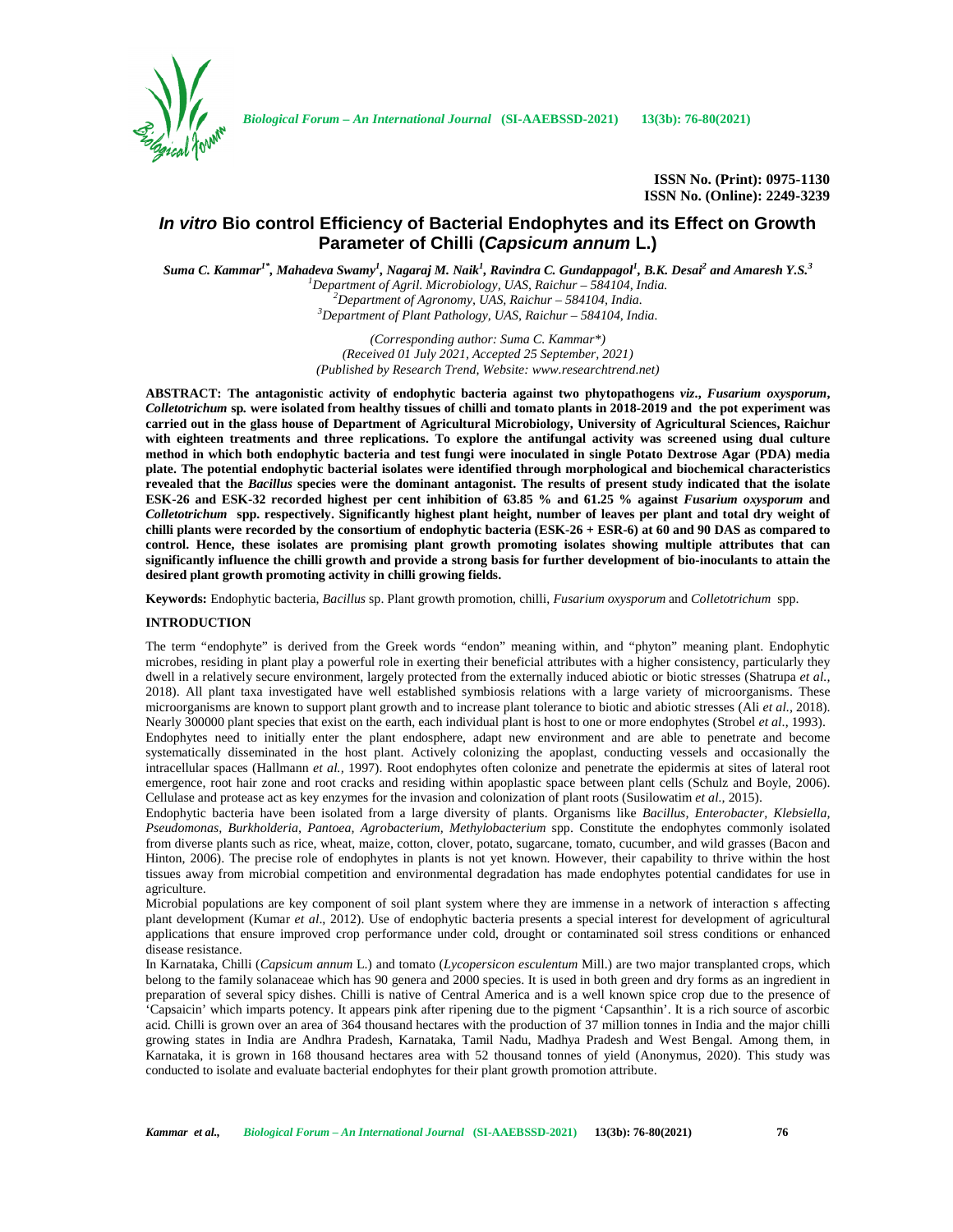# **MATERIAL AND METHODS**

## *A. Isolation of endophytic microorganisms from leaf, stem and roots of chilli*

The isolation of endophytes was carried out as per the standard procedures given by Bacon *et al*. (2002). The randomly selected plants were uprooted manually and washed in running tap water. Stem sections of 2 cm length were excised using flame sterilized scalpel from 1 cm to 2 cm above the soil line. The leaf and root sections were similarly prepared. All the samples were blotted dry with filter paper and then weighed to have final sample of 0.5 gm. The surface sterilization of the stem, root and leaf pieces were carried out with the following immersion sequence: 70 per cent ethanol for 1 min, 3 per cent sodium hypochlorite for 5 min in young plants and 10 min in case of older plants followed by 70 per cent ethanol wash for 1 min. They were then rinsed four times with sterile water and dried in laminar air flow. Surface disinfestations parameters like selection of disinfectant, its strength, duration of immersion in disinfectant were optimized prior to experimentation. The cut ends of surface sterilised segments were removed with flame sterilized scalpel and were placed in appropriate agar media with the cut surface touching the agar. The plates were incubated for four to eight days at 28 °C and liquid from plant sample oozes from cut ends due to osmotic pressure. The oozed liquid contains endophytes which forms growth on agar plate on edged of plant sample touching agar. The plates were observed for the presence of bacterial endophytes. If washed in running tap wate. Stern securios on<br>above the soil line. The leaf and root sections were not above the soil line. The leaf and root sections were<br>on weighed to have final sample of 0.5 gm. The surflowing imme m above the soil line. The leaf and root sections were  $\mu$  such and the more weighed to have final sample of 0.5 gm. The surfano<br>illowing immersion sequence: 70 per cent ethanol for 1 in case of older plants followed by

## *B. Biocontrol efficiency of endophytic bacterial isolates against fungal pathogens (Dennis and Webster, 1971)*

Endophytic bacterial isolates were tested for their *in vitro* antagonist activity against two major pathogens of vegetables. The phytopathogenic fungi were the root pathogens *Fusarium oxysporum,* and the leaf pathogen *Colletotrichum* sp*.* They were collected from the Dept. of Plant Pathology, College of Agriculture, Raichur, Karnataka.

Antifungal activity was screened using dual culture method in which both endophytic bacteria and test fungi were inoculated in single Potato Dextrose Agar (PDA) media plate. Loopful of 24 h old culture of endophytic bacterial isolate was streaked on the potato dextrose agar plate at one end, which was pre-inoculated with 5 days old, 5 mm mycelial disc of test pathogen at the other end. The control plate was maintained by placing only pathogen mycelial disc in the centre without bacteria. The assay plates were incubated at  $28 \pm 1$  °C for 5 days and observations were made on inhibition of mycelial growth of the test pathogens. For each bacterial isolate, three replications were maintained with suitable controls. The per cent growth inhibition over control was calculated by using the formula:

$$
I = \frac{C - T}{C} \times 100
$$

where,

 $I = Per$  cent inhibition,

 $C =$  Growth of fungal plant pathogens in control (mm),

 $T =$  Growth of fungal plant pathogens in dual culture plate (mm)

Further, based on characterisation and screening five efficient isolates *viz.,* ESR-6 (*Pseudomonas* sp.), ESY-15 (*Bacillus* sp.), ESK-26 (*Bacillus* sp.), ESK-32 (*Bacillus* sp.) and ESB-44 (*Acinetobacter* sp.) were selected for pot experiment.

Different growth parameters (plant height, number of leaves per plant, number of branches per plant and total dry matter production) were set to evaluate the efficiency of endophytic bacterial isolates. The observations were recorded at different intervals like 60 Days After Sowing (DAS) and 90 DAS of the crop.

Pot culture experiment. The pot culture experiment was conducted in the glass house of Department of Agricultural Microbiology, University of Agricultural Sciences, Raichur during 2019 to study the effect of endophytic isolates on growth parameters of chilli

**Details of pot experiment.** The treatment was laid out in Completely Randomized Design (CRD) with three replications. The treatment details were furnished in Table 1.

| Sr.No.        | <b>Particulars</b> | <b>Details</b>                                                       |  |  |  |
|---------------|--------------------|----------------------------------------------------------------------|--|--|--|
|               |                    | $T_1$ - Uninoculated control                                         |  |  |  |
|               |                    | $T_2$ - 100 % RDF                                                    |  |  |  |
|               |                    | $T_3$ - 75 % RDF + Efficient isolate of endophytic bacteria (ESK-26) |  |  |  |
|               | <b>Treatments</b>  | $T_4$ - 75 % RDF + Efficient isolate of endophytic bacteria (ESR-6)  |  |  |  |
|               |                    | $T_5$ - 75 % RDF + Efficient isolate of endophytic bacteria (ESK-32) |  |  |  |
|               |                    | $T_6$ - 75 % RDF + Efficient isolate of endophytic bacteria (ESY-15) |  |  |  |
|               |                    | $T_7$ - 75 % RDF + Efficient isolate of endophytic bacteria (ESB-44) |  |  |  |
|               |                    | $T_8$ - 75 % RDF + (ESK-26) + (ESR-6)                                |  |  |  |
|               |                    | $T_9$ - 75 % RDF + (ESK-26) + (ESK-32)                               |  |  |  |
|               |                    | $T_{10}$ - 75 % RDF + (ESK-26) + (ESY-15)                            |  |  |  |
|               |                    | $T_{11}$ - 75 % RDF + (ESK-26) + (ESB-44)                            |  |  |  |
|               |                    | $T_{12}$ - 75 % RDF + (ESR-6) + (ESK-32)                             |  |  |  |
|               |                    | $T_{13}$ - 75 % RDF + (ESR-6) + (ESY-15)                             |  |  |  |
|               |                    | $T_{14}$ - 75 % RDF + (ESR-6) + (ESB-44)                             |  |  |  |
|               |                    | $T_{15}$ - 75 % RDF + (ESK-32) + (ESY-15)                            |  |  |  |
|               |                    | $T_{16}$ - 75 % RDF + (ESK-32) + (ESB-44)                            |  |  |  |
|               |                    | $T_{17}$ - 75 % RDF + (ESY-15) + (ESB-44)                            |  |  |  |
|               |                    | $T_{18}$ - 75 % RDF + Reference strain                               |  |  |  |
| $\mathcal{D}$ | Crop               | Chilli                                                               |  |  |  |
| $\mathcal{L}$ | Design             | Completely Randomized Design (CRD)                                   |  |  |  |
| 4             | Replication        | 3                                                                    |  |  |  |
| 5             | Treatment          | 18                                                                   |  |  |  |

**Table 1: Experimental details of pot experiment.**

**Preparation of pots.** The potting mixture in all the experiments consisted of soil: farmyard manure in 2:1 proportion was sieved through a 4 mm mesh and then autoclaved for 3 h at 121°C in autoclavable plastic bags. The soil having physiochemical properties of pH 7.2, Electrical conductivity 0.26 dS/m, organic carbon 0.93 per cent, available nitrogen 290.6 kg/ha, available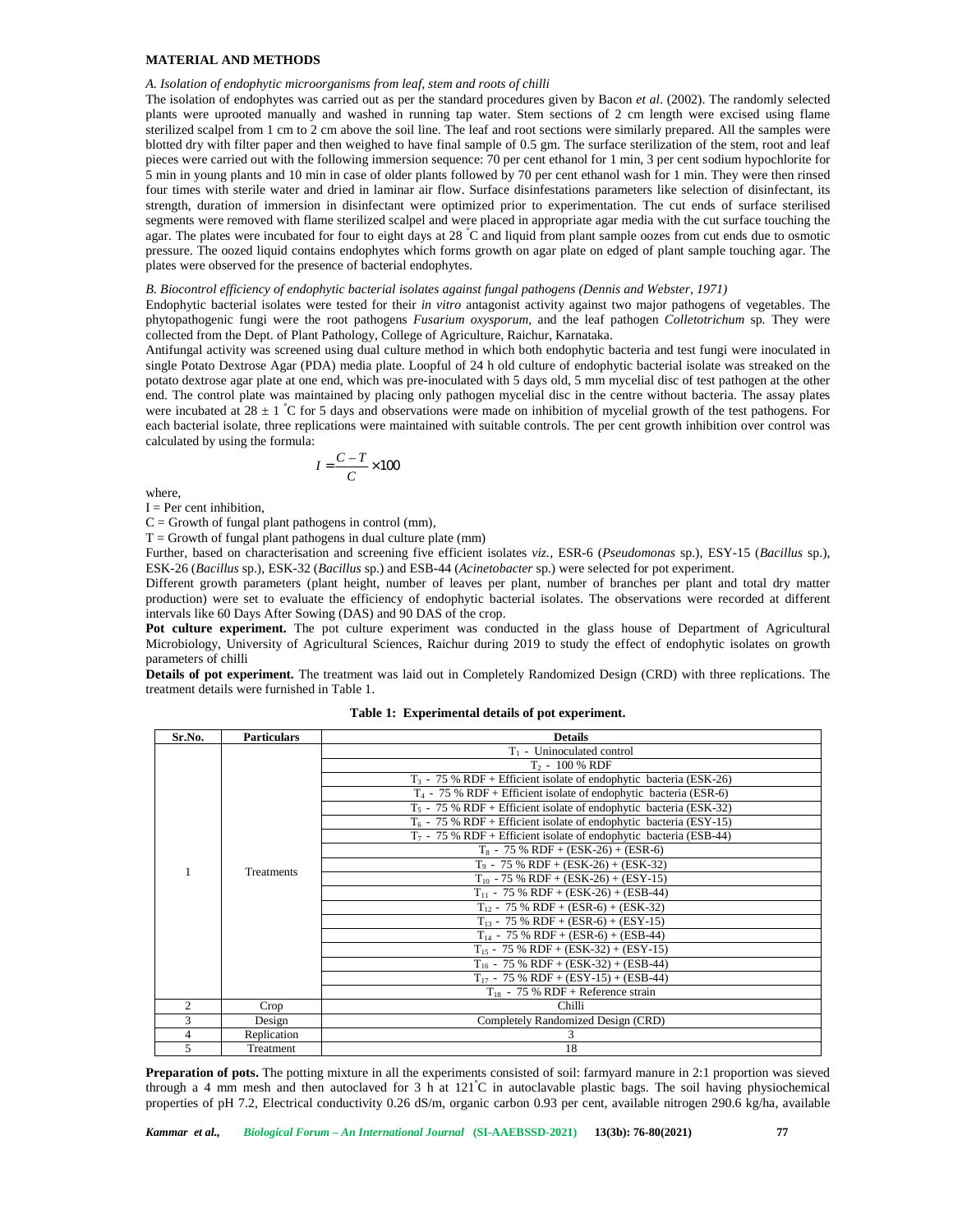phosphorus 11.24 kg/ha and available potassium 106.00 kg/ha were also analyzed before filling the pots. Each earthen pot was filled with the 10 kg of sterilized soil.

**Bacterial culture preparation for seed inoculation.** The endophytic isolates *viz.,* ESK-26, ESR-6, ESK-32, ESY-15 and ESB- 44 and consortium of the above five was used for this study. A loopful of the endophytic isolates were inoculated into the nutrient broth and incubated in a rotary shaker at 150 rpm for 48 h at room temperature (28 °C). After 48 h of incubation, ten milliliter of the broth containing a population of  $10^8$  cfu/ml was used for inoculation. The bacterial strains were grown separately and the five strains that are going to make up the combination were added equally  $(v/v)$  and finally mixed at the time of inoculation.

Seed bacterization. Chilli seeds were surface sterilized with 70 per cent ethanol for 1 minutes, 3 per cent sodium hypochlorite for 5 minutes followed by 70 per cent ethanol wash for 1 min, rinsed in sterile distilled water thrice and dried overnight under sterile air stream. Required quantity of seeds were soaked in ten ml of bacterial suspension containing  $10^8$  cfu/ml for 12 h and dried under laminar air flow. The seeds soaked in sterile distilled water were maintained as control. Seeds were sown in respectively labelled pots at a depth of 5-6 cm followed by water application was carried out to moisten the seeds to encourage germination.

**Phyllosphere Spray (PS).** The phyllosphere spray was given at the flowering stage of the crop. The standard inoculum of the test endophytic isolate combination was diluted at 1:1 ratio with sterile water and sprayed on the leaf at early morning or evening to have uniform wetting.

**Observations recorded for chilli.** Observations on plant growth parameters were recorded at 30, 60 and 90 DAS of the chilli crop.

Height of the plant from base to the tip of the main stem was recorded in centimetres and the mean value was calculated. The total number of leaves in the plant was counted and the mean was calculated and expressed as number. Total number of branches on each plant was counted and the average number of branches were calculated. The shoots and roots were first washed and then dried in shade for 24 to 36 h. Then they were dried in hot air oven at 50  $\degree$ C until constant dry weight was obtained and the average dry weight of the plant was expressed in grams.

# **RESULT AND DISCUSSION**

**Isolation of endophytic bacteria.** The bacterial endophytes were isolated from root, stem and leaves of chilli plants which are collected from north eastern zones of Karnataka. Out of 50 plant samples, 48 isolates were obtained and purified by streak plate technique.

**Biocontrol efficiency of endophytic bacteria.** A total of 48 endophytic bacterial isolates were tested for their antagonistic activity under *in vitro* against *Fusarium oxysporum* and*Colletotrichum* spp*.* by dual culture technique. Among the isolates, 14 and 11 isolates were showed positive for antagonistic activity against *F. oxysporum* and*Colletotrichum* spp. respectively, the results obtained were presented in Table 2.

|         | <b>ISOLATE</b> | Fusarium oxysporium      |                                          |                          | Colletotrichum sp.                       |  |  |
|---------|----------------|--------------------------|------------------------------------------|--------------------------|------------------------------------------|--|--|
| Sr. No. |                | Radial growth (mm)       | <b>Inhibition</b> of<br>pathogen $(\% )$ | Radial growth (mm)       | <b>Inhibition of</b><br>pathogen $(\% )$ |  |  |
| 1.      | $ESR-3$        | 46.58                    | $40.28$ <sup>g</sup>                     |                          |                                          |  |  |
| 2.      | ESR-5          | 38.74                    | $50.33$ <sup>cd</sup>                    | 46.84                    | $40.33^e$                                |  |  |
| 3.      | ESR-6          | 32.12                    | $58.82^{b}$                              | 39.12                    | 50.17 <sup>c</sup>                       |  |  |
| 4.      | ESR-8          | 39.36                    | $49.54$ <sup>cde</sup>                   | 48.25                    | 38.54 <sup>e</sup>                       |  |  |
| 5.      | <b>ESR-12</b>  | $\overline{\phantom{a}}$ | $\overline{\phantom{a}}$                 | $\overline{\phantom{a}}$ | $\overline{\phantom{a}}$                 |  |  |
| 6.      | $ESY-14$       | $\blacksquare$           | $\overline{a}$                           | $\overline{\phantom{a}}$ |                                          |  |  |
| 7.      | <b>ESY-15</b>  | 37.11                    | $52.42^{\circ}$                          | 43.36                    | 44.76 <sup>d</sup>                       |  |  |
| 8.      | <b>ESY-17</b>  | 41.37                    | $46.96$ <sup>ef</sup>                    | 48.08                    | $38.75^{\circ}$                          |  |  |
| 9.      | $ESY-23$       | 38.86                    | 50.18 <sup>cd</sup>                      | $\overline{\phantom{a}}$ | $\sim$                                   |  |  |
| 10.     | <b>ESY-24</b>  | $\sim$                   | $\sim$                                   | 42.14                    | 46.32 <sup>d</sup>                       |  |  |
| 11.     | <b>ESK-26</b>  | 28.20                    | $63.85^{a}$                              | 32.70                    | $58.34^{b}$                              |  |  |
| 12.     | <b>ESK-28</b>  |                          |                                          | $\overline{\phantom{a}}$ |                                          |  |  |
| 13.     | <b>ESK-32</b>  | 39.20                    | $49.74$ <sup>cde</sup>                   | 30.42                    | $61.25^{\circ}$                          |  |  |
| 14.     | <b>ESK-33</b>  | 40.86                    | $47.62$ <sup>def</sup>                   | 48.12                    | $38.70^e$                                |  |  |
| 15.     | $ESK-34$       | $\sim$                   | $\sim$                                   | $\overline{\phantom{a}}$ | $\overline{\phantom{a}}$                 |  |  |
| 16.     | <b>ESK-35</b>  | 42.23                    | 45.86 <sup>r</sup>                       | $\overline{\phantom{a}}$ | $\overline{\phantom{a}}$                 |  |  |
| 17.     | <b>ESK-36</b>  | 46.92                    | $39.85^{8}$                              | $\overline{\phantom{a}}$ | $\overline{\phantom{a}}$                 |  |  |
| 18.     | <b>ESK-39</b>  | 40.91                    | $47.55$ <sup>def</sup>                   |                          |                                          |  |  |
| 19.     | <b>ESB-44</b>  | 38.38                    | $50.80^\circ$                            | 42.22                    | $46.22^{\rm d}$                          |  |  |
| 20.     | <b>ESB-47</b>  | $\sim$                   | $\sim$                                   | 48.84                    | $37.78^{\circ}$                          |  |  |
| 21.     | Control        | 78.00                    | 0.00 <sup>h</sup>                        | 78.50                    | 0.00 <sup>f</sup>                        |  |  |
|         | $S.Em\pm$      |                          | 1.01                                     |                          | 0.95                                     |  |  |
|         | CD at $5\%$    |                          | 3.02                                     |                          | 2.84                                     |  |  |

# **Table 2.** *In vitro* **screening of endophytic bacterial isolates against** *Fusarium oxysporium and Colletotrichum* **sp***.* **by dual culture method.**

*Fusarium oxysporum.* Among the isolates, only six isolates were showed more than 50 per cent inhibition of pathogen growth. The isolate ESK-26 recorded the highest per cent inhibition of 63.85 per cent followed by ESR-6 (58.82 %) and ESY-15 (52.42 %). Lowest per cent inhibition was recorded with ESK-36 (39.85 %).

These results were in agreement with the findings of Khan *et al.* (2020) who reported that endophytic bacterial strain SK1 (*Paenibacillus polymyxa*) showed the high capability to inhibit mycelial growth of the test pathogens *Fusarium oxysporum* (55.54 %). The strain SK1 exhibited considerable inhibition potential against all the tested pathogenic strains, might be due to the release of diffusible compounds against the test pathogens. Similarly, Suryanto *et al.* (2018) reported that five different endophytic bacteria *viz.,* SDW1, SDW2, SDW3, SDW4 and SDW5 have been isolated from chilli plant. The isolate SDW2 showed more to inhibition followed by SDW1 against *Fusarium oxysporum*. Similarly, Antagonistic activity was recorded by Egamberdieva *et al*. (2017) for endophytes against plant pathogenic fungi such as *Fusarium oxysporum, F. solani, F. culmorum,*

*Kammar et al., Biological Forum – An International Journal* **(SI-AAEBSSD-2021) 13(3b): 76-80(2021) 78**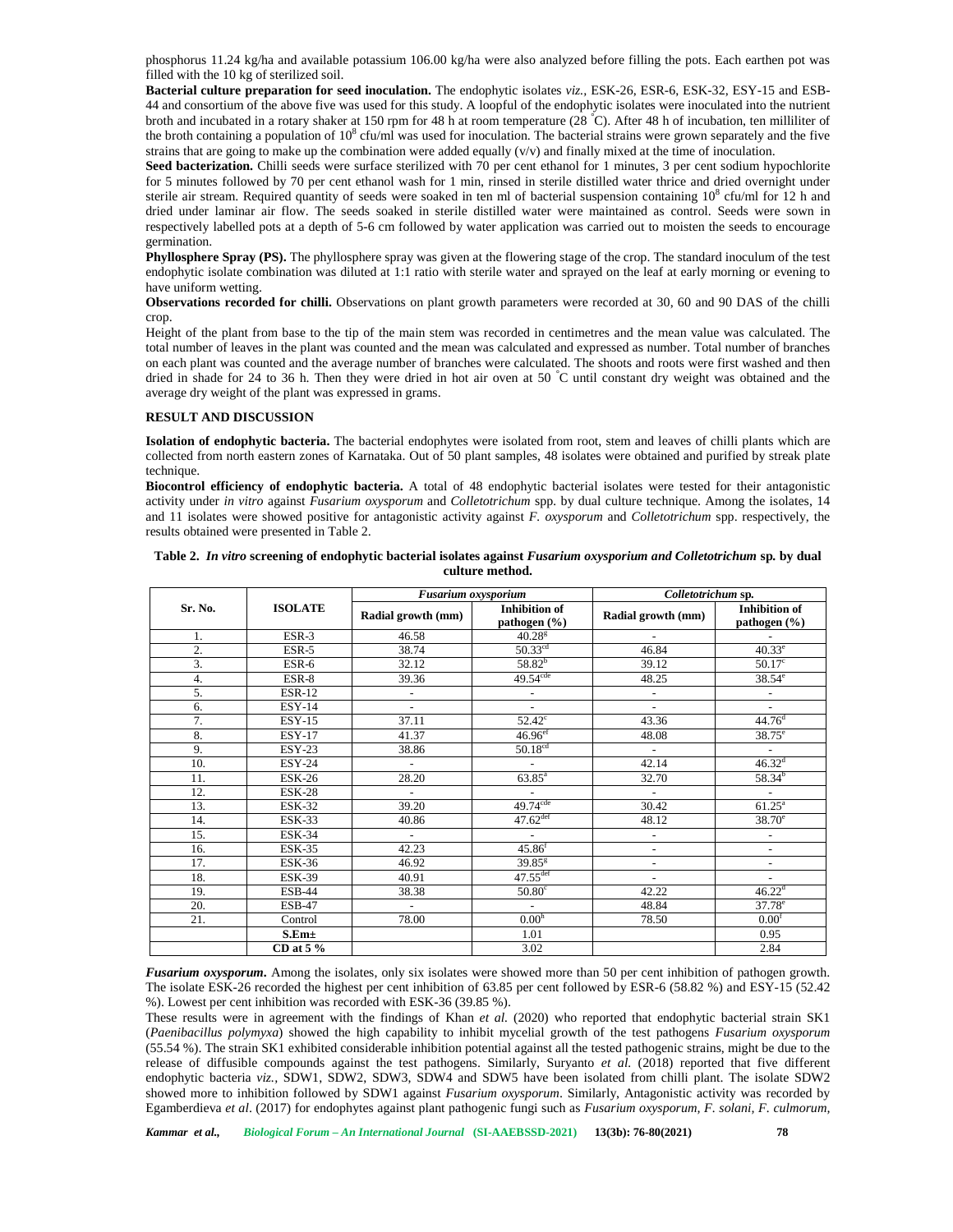*Alternaria alternata,* and *Botrytis cinerea*. The isolate EB2 was highly effective against *Fusarium* pathogens, and only isolate EB10 showed antagonistic activity against all of the fungal pathogens. Siderophore producing endophytic bacteria stimulate the biosynthesis of other antimicrobial compounds by increasing the availability of these minerals to the bacteria, that suppresses the growth of pathogenic organisms *viz., Fusarium oxysporum and Rhizoctonia solani,* function as stress factors in inducing host resistance (Haas and Defago 2005; Joseph *et al.,*2007; Wahyudi *et al.,* 2011).

*Colletotrichum* **spp***.* The isolate ESK-32 recorded highest per cent inhibition (61.25 %) on *Colletotrichum* spp. under *in vitro* condition followed by ESK-26 (58.34 %) and ESR-6 (50.17 %). The least per cent inhibition (37.78 %) was observed with ESB- 47.

Similar results were obtained by Paul *et al.* (2013) Endophytic bacteria were evaluated for antagonistic activity against five phytopathogenic fungi. Twenty two endophytic bacteria were active against at least one tested fungi. The percentage of endophytic bacteria showed strong pathogenic fungal inhibition were 3.3 per cent, 2.7 per cent against *Colletotrichum acutatum*, *Fusarium oxysporum*, Species of *Bacillus, Paenibacillus*, *Burkholderia, Pseudomonas* showed strong and broad spectrum antifungal activity against all pathogenic fungi. It was due to production of lytic enzyme, might be due to siderophore production by the endophytic bacteria. Similarly, the antagonistic potential of endophytic bacteria isolated by Amaresan *et al*. (2014) from chilli plants were determined *in vitro* against four pathogens, *viz*., *Sclerotium rolfsii*, *Fusarium oxysporum*, *Colletotrichum capsici* and *Pythium* sp. The effect of endophytic bacteria towards these fungi revealed that most of the isolates showed antagonistic activity against *Pythium* sp. (37.8 %), followed by 35.1 per cent isolates against *F. oxysporum* and *C. capsici*, and 21.6 per cent to *S. rolfsii*.

**Growth parameter.** The inoculation effect of endophytic bacteria with 75 % RDF on growth parameters of chilli plants were studied under pot culture conditions using five efficient strains of endophytic bacteria (ESK-26, ESR-6, ESK-32, ESY-15 and ESB-44) selected on the basis of biochemical characterisation, molecular characterisation and production of growth promoting substances. The data pertaining to plant height, number of leaves per plant, number of branches per plant, and total dry weight of chilli plant at various stages of crop growth was influenced by bacterial inoculation of endophytes were presented in Table 3 & 4.

**Table 3: Influence of endophytic bacterial isolates on plant height and number of leaves per plant at different growth stages of chilli under pot experiment.**

|                                          |                        | Plant height of chilli (cm) |                         | Number of leaves per plant |  |
|------------------------------------------|------------------------|-----------------------------|-------------------------|----------------------------|--|
| <b>Treatment</b>                         | <b>60 DAS</b>          | <b>90 DAS</b>               | <b>60 DAS</b>           | <b>90 DAS</b>              |  |
| $T_1$ - Uninoculated control             | 15.15 <sup>j</sup>     | 24.18 <sup>1</sup>          | 18.92 <sup>j</sup>      | $42.70^{\rm m}$            |  |
| $T_2$ - 100 % RDF                        | $19.76^{\rm i}$        | $38.14^h$                   | $25.54^i$               | 53.56 <sup>1</sup>         |  |
| $T_3$ - 75% RDF + (ESK-26)               | $24.64^{fg}$           | $43.24$ <sup>ef</sup>       | $28.76$ <sup>fgh</sup>  | $59.70$ <sup>fgh</sup>     |  |
| $T_4$ - 75% RDF + (ESR-6)                | $22.74^h$              | 42.50 <sup>f</sup>          | $27.6^h$                | $57.06^{ij}$               |  |
| $T_5 - 75\% RDF + (ESK-32)$              | $20.98^{\rm i}$        | $40.70^{\rm g}$             | $26.42^i$               | $55.44^{jk}$               |  |
| $T_6$ - 75% RDF + (ESY-15)               | $20.06^{i}$            | $39.86^{8}$                 | $25.87^{\rm i}$         | $54.18^{kl}$               |  |
| $T_7$ - 75% RDF + (ESB-44)               | $19.86^{i}$            | $39.56^{gh}$                | $25.62^{\rm i}$         | $53.83^{kl}$               |  |
| $T_8$ - 75% RDF + (ESK-26) + (ESR-6)     | $32.52^{\circ}$        | $53.54^{\circ}$             | 36.24 <sup>a</sup>      | $68.72^{\circ}$            |  |
| $T_9$ - 75% RDF + (ESK-26) + (ESK-32)    | 30.04 <sup>b</sup>     | $50.75^{\rm b}$             | 34.48 <sup>b</sup>      | $66.14^{b}$                |  |
| $T_{10}$ - 75% RDF + (ESK-26) + (ESY-15) | $27.56^{cd}$           | $46.28^{d}$                 | $32.6^\circ$            | $64.72^{bc}$               |  |
| $T_{11}$ - 75% RDF + (ESK-26) + (ESB-44) | $26.92$ <sup>cde</sup> | 45.07 <sup>d</sup>          | $30.13^{\overline{de}}$ | $62.76^{de}$               |  |
| $T_{12}$ - 75% RDF + (ESR-6) + (ESK-32)  | $28.00^{\circ}$        | $48.02^{\circ}$             | 33.78 <sup>b</sup>      | $65.68^{b}$                |  |
| $T_{13}$ - 75% RDF + (ESR-6) + (ESY-15)  | $27.17$ <sup>cde</sup> | $45.73^{\rm d}$             | $30.96^{\rm d}$         | $63.13^{cd}$               |  |
| $T_{14}$ - 75% RDF + (ESR-6) + (ESB-44)  | $26.08$ <sup>def</sup> | $44.84^{de}$                | $29.74$ <sup>ef</sup>   | $61.25$ <sup>ef</sup>      |  |
| $T_{15}$ - 75% RDF + (ESK-32) + (ESY-15) | $25.83$ <sup>ef</sup>  | $44.77^{de}$                | $29.62^{\rm ef}$        | $60.60^{fg}$               |  |
| $T_{16}$ - 75% RDF + (ESK-32) + (ESB-44) | $25.13$ <sup>f</sup>   | $43.33$ <sup>ef</sup>       | $28.92^{fg}$            | $60.05$ <sup>fgh</sup>     |  |
| $T_{17}$ - 75% RDF + (ESY-15) + (ESB-44) | $23.17^{gh}$           | 42.63 <sup>f</sup>          | $27.95^h$               | 58.38hi                    |  |
| $T_{18}$ - 75% RDF + Reference strain    | $23.33^{gh}$           | $42.82^t$                   | $28.03^{gh}$            | $59.17^{gh}$               |  |
| $S.Em \pm$                               | 0.52                   | 0.57                        | 0.39                    | 0.56                       |  |
| $CD$ at $5\%$                            | 1.56                   | 1.71                        | 1.17                    | 1.67                       |  |

DAS: Days After Sowing;

\*Mean values followed by the different letter are significantly different (P<0.05) from each other as evaluated from Duncan's multiple range test (DMRT).

The result indicated that the treatment  $T_8$  inoculated with endophytic bacterial consortia recorded highest plant height (32.52 cm and 53.54 cm) and number of leaves per plant (36.24 and 68.72) at 60 and 90 DAS respectively, which was significantly superior over all other treatments. The present results were in line with Khan *et al.* (2020) reported that, inoculation of endophytic bacterial strain *P*. *polymyxa* SK1 had a positive correlation in terms of increased plant height. It was due to the isolated strain SK1 showed plant growth-promoting traits such as the production of organic acids, ACC deaminase, IAA, siderophores, nitrogen fixation, and phosphate solubilization. Similar outcomes were noticed with Rohini *et al*. (2018) observed that, inoculation of endophytic bacterial strain ZoB19 (*Enterobacter cloacae*) had profuse effect on leaf number in *Vigna unguiculata*. It was due to balanced regulation on various PGP traits such as phosphate solubilization, 1-amino cyclopropane 1-carboxylate (ACC) deaminase activity, nitrogen fixation, and ammonia and IAA production. The result obtained in the present study indicated that, significantly highest number of branches per plant (4.38 and 6.24) and total dry weight (11.83 g/plant and 20.98 g/plant) of chilli plant was recorded at 60 and 90 DAS respectively. A similar observations were also made by Suleman *et al.* (2018) reported that wheat inoculation with selected endophytic strain MS16 showed pronounced effect on number of tillers in field trials. It was due to phosphate solubilization activity, indole-3-acetic acid, gibberellic acid, solubilized zinc compounds and showed nitrogenase and 1- Aminocyclopropane-1-carboxylic acid deaminase activity. Similar observation were noticed by Safdarpour and Khodakaramian (2019) who reported that, the increased tomato biomass was noticed by the inoculation of endophytic bacterial strains *P. mosselii, P. fluorescens, S. maltophilia* and *A*. *Calcoaceticus*. It was due to plant growth promoting bacteria (PGPB) that include the production of phytohormones such as indole-3-acetic acid (IAA), nitrogen fixation, phosphate solubilization and iron sequestration by bacterial siderophores.